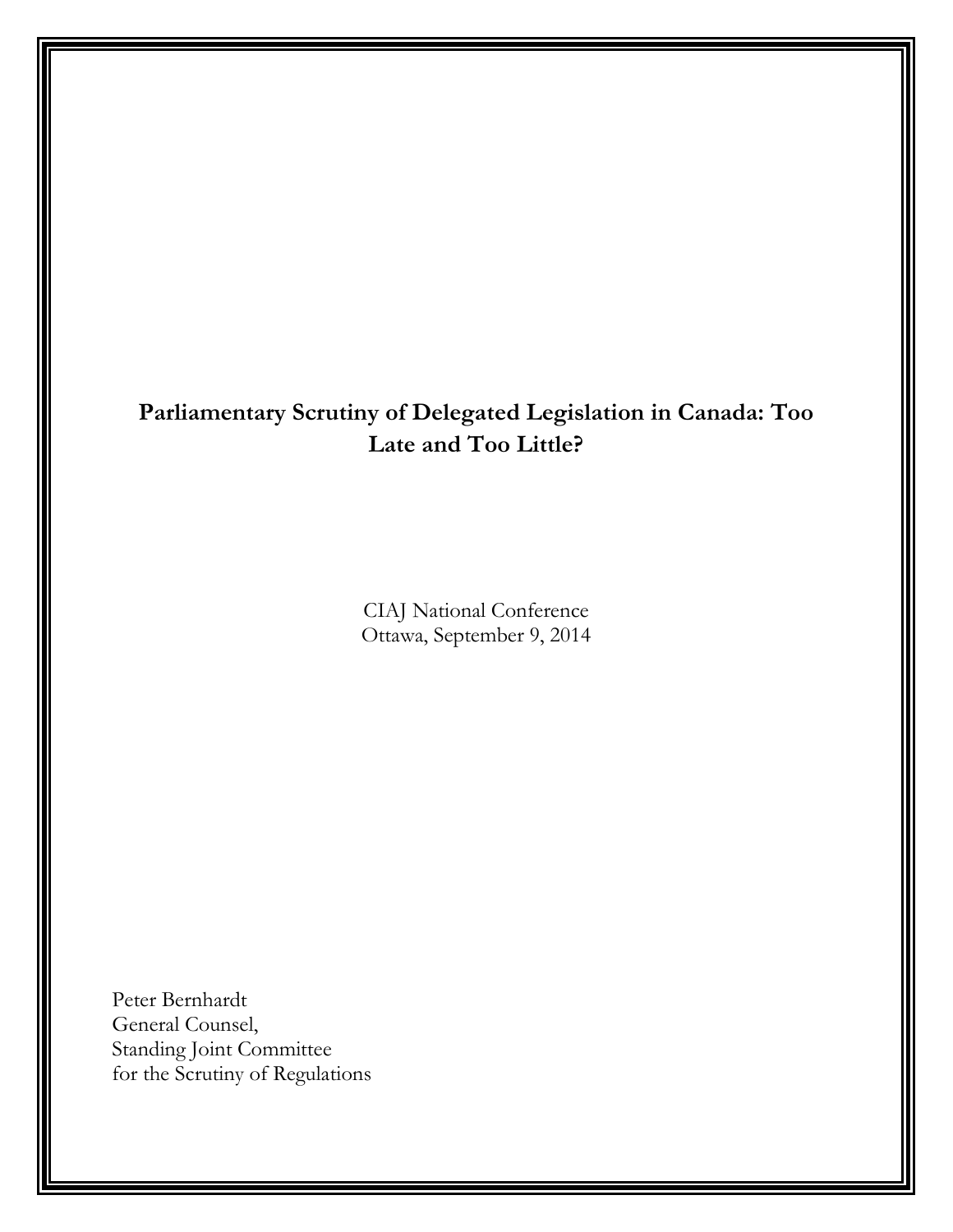Let me begin with a quote:

There is in existence, and in certain quarters in the ascendant, a genuine belief that Parliamentary institutions and the Rule of Law have been tried and found wanting.

The author went on to describe a "new despotism", the goal of which was "to subordinate Parliament, to evade the Courts and to render the will, or the caprice, of the Executive unfettered and supreme." The main weapon to achieve this was said to be the unfettered growth of executive legislation.

Some will have recognized the source. The year was 1929. What brought these comments considerable attention was that the author was the Lord Chief Justice of England. (The Rt. Hon. Lord Hewart of Bury, *The New Despotism*, London, E. Benn Ltd., Reprinted 1945.)

The immediate response was the appointment of a committee made up of members of Parliament, senior civil servants, academics and practising lawyers to inquire into and report on the issues raised by the Lord Chief Justice. The Report of this Committee on Ministers' Powers, as it was called, concluded that the criticisms levelled against delegated legislation, though significant, did not destroy the case for its use. Rather they illustrated that there were dangers, that there was the possibility of abuse, but that the problem could be addressed by putting safeguards in place.

The Committee recommended that the time had come to establish parliamentary committees to scrutinize both regulations and bills containing any proposals to delegate legislative powers. It was not until 1944, however, that a committee to scrutinize regulations was first formed.

Meanwhile, at the federal level in Australia, a Senate Regulations and Ordinances Committee had already been established in 1932.

<span id="page-1-0"></span><sup>&</sup>lt;sup>1</sup> The views expressed in this paper are those of the author and not those of the Standing Joint Committee for the Scrutiny of Regulations or of the Library of Parliament.  $\overline{a}$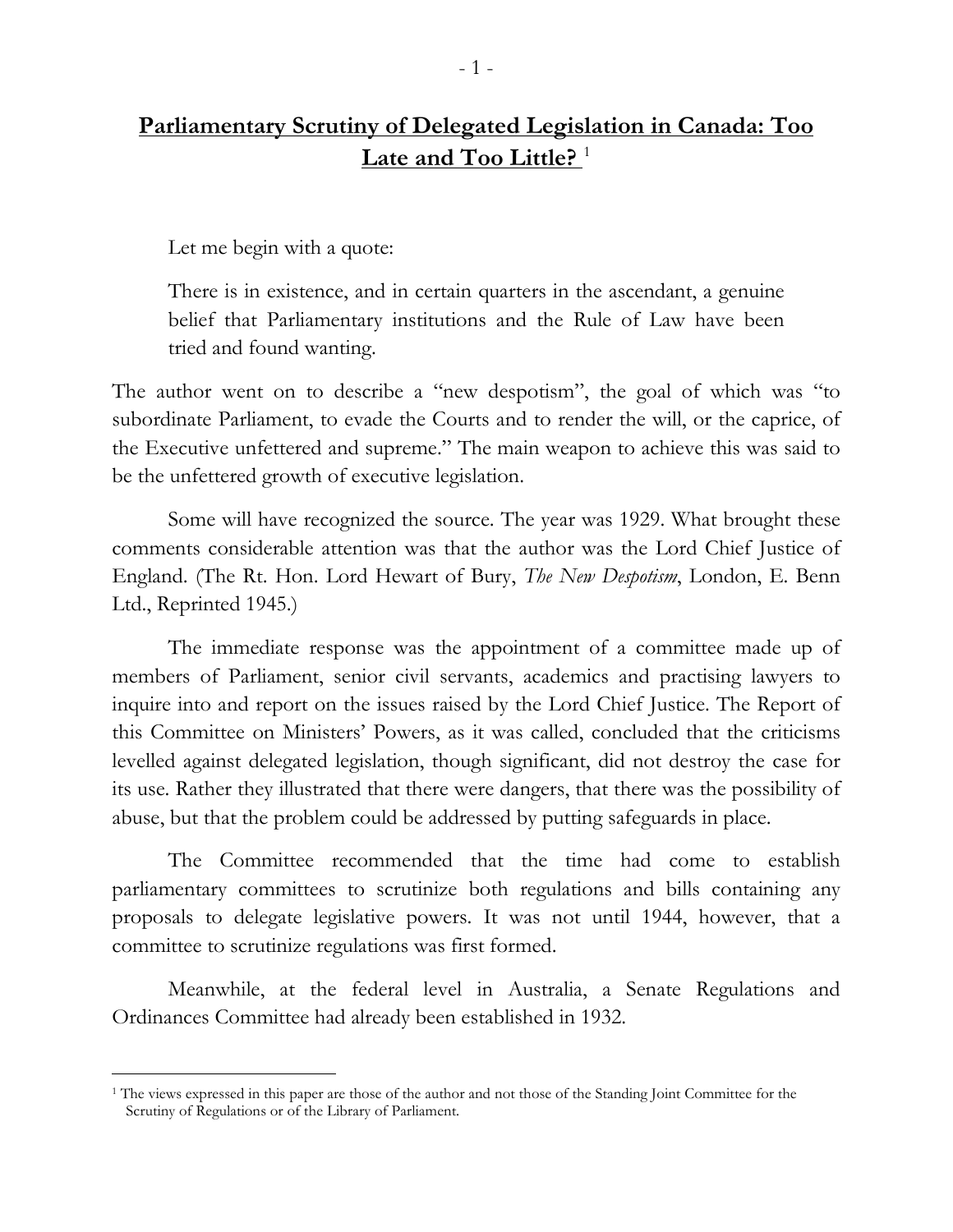Suffice it to say that Canada has never been a leader in this area. Prior to the passage of the *Regulations Act* in 1950, there was not even a general statutory requirement that subordinate legislation be published, or tabled in Parliament.

No provision was made for parliamentary scrutiny by the *Regulations Act*. Eighteen years later, the House of Commons did set up a Special Committee to consider and report on "procedures for the review by this House of instruments made in virtue of any statute of the Parliament of Canada."

The MacGuigan Committee, as it was known, made a number of recommendations, including that a committee of the House should be instituted, to which all regulations should stand permanently referred. In response, the government promised a new act and agreed to the establishment of a scrutiny committee.

The new act was of course the *Statutory Instruments Act*, which is still with us today. The then Minister of Justice, the Hon. John Turner, stated that the Bill, together with other steps to be taken, was an attempt to restore a measure of parliamentary control over the executive and to redress the balance in the relationship between the individual and the state. In the end it was decided that the scrutiny committee should be a joint committee of both Houses, and the Joint Committee began to function in November of 1974. Better late than never.

Evidently there was considerable antipathy in government circles to the establishment of a parliamentary scrutiny committee. The initial attitude seems to have been that if the Joint Committee was ignored it would soon enough just go away. In any event, nearly 40 years on the Joint Committee is still around.

Unfortunately, the idea of committees of the legislature whose mandate is to scrutinize the exercise of delegated legislative powers has never really caught on in Canada at the provincial level. While there is a long history of active scrutiny committees in the Australian states, we have very few provincial counterparts. Even where provision is made for provincial committees, they are more often than not moribund, or at best intermittent, in their functioning.

So, how effective is the Standing Joint Committee for the Scrutiny of Regulations, and after all these years just what has it accomplished? Well, every year there are dozens of amendments made to regulations in response to matters raised by the Committee. Unquestionably, however, it is far easier to secure agreement on a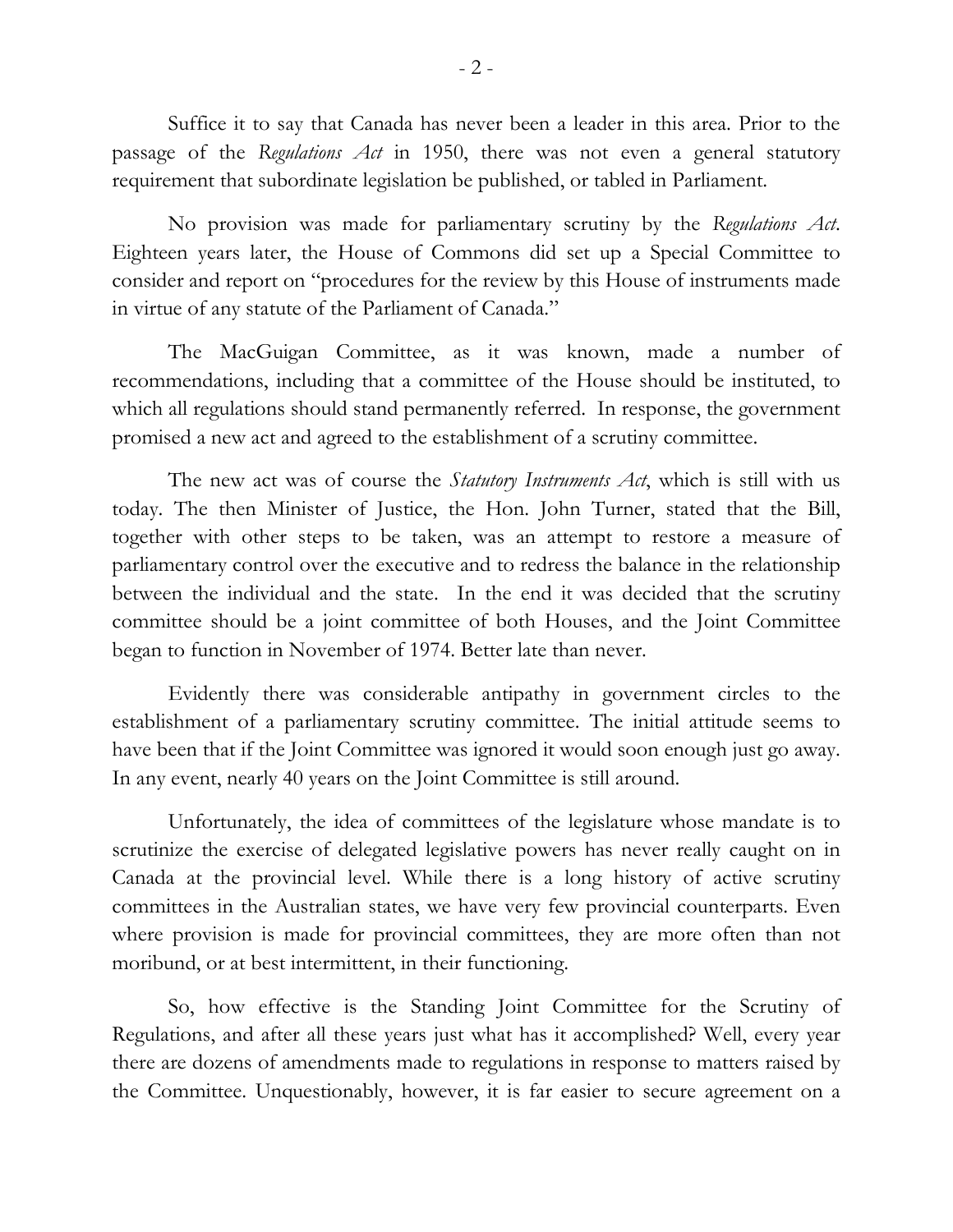point of drafting or clarification than on an issue of substance. Moreover, there are often considerable delays between the time an issue is first raised with a regulationmaking authority and the final resolution of the matter in dispute. In fact, much of the Committee's time is taken up in trying to ensure that promised amendments actually get made.

Delays in obtaining replies from regulation-making authorities and in the fulfillment of undertakings appear to be something of a common concern among scrutiny committees in all jurisdictions. To some extent, the degree of concern varies depending upon the manner in which a particular committee carries out its mandate. In some jurisdictions, scrutiny committees simply identify concerns and report them to the legislature. Other committees follow an approach more akin to that reflected in the work of the Standing Joint Committee for the Scrutiny of Regulations, whereby the substance of a response will be pursued with the regulation-maker where the Committee considers the response to be incorrect or otherwise unsatisfactory. Only when the Committee is satisfied that further correspondence serves no purpose will it report on the matter.

This approach clearly increases the volume of correspondence, as well as the time many files remain active. On the other hand, there is no question that many amendments secured by the Committee have been made only after a lengthy debate on the merits of the respective views of the Committee and the regulation-making authority.

In addition, it appears that the Joint Committee has greater difficulty than many other scrutiny committees in securing the timely making of promised amendments. Whether this reflects a particular attitude towards the work of the Committee, or perhaps to Parliament more generally, or is simply a reflection of the pace of federal regulation-making is a matter of speculation. I would suggest that in Canada, the balance between the executive and the legislature tilts more towards the executive than in many comparable jurisdictions.

Where there is an unsatisfactory delay, either in providing a substantive response or in taking promised action, the options available to a scrutiny committee are limited. It can pressure the department or the responsible minister directly, it can call witnesses to explain the delay, it can report the matter to Parliament, and possibly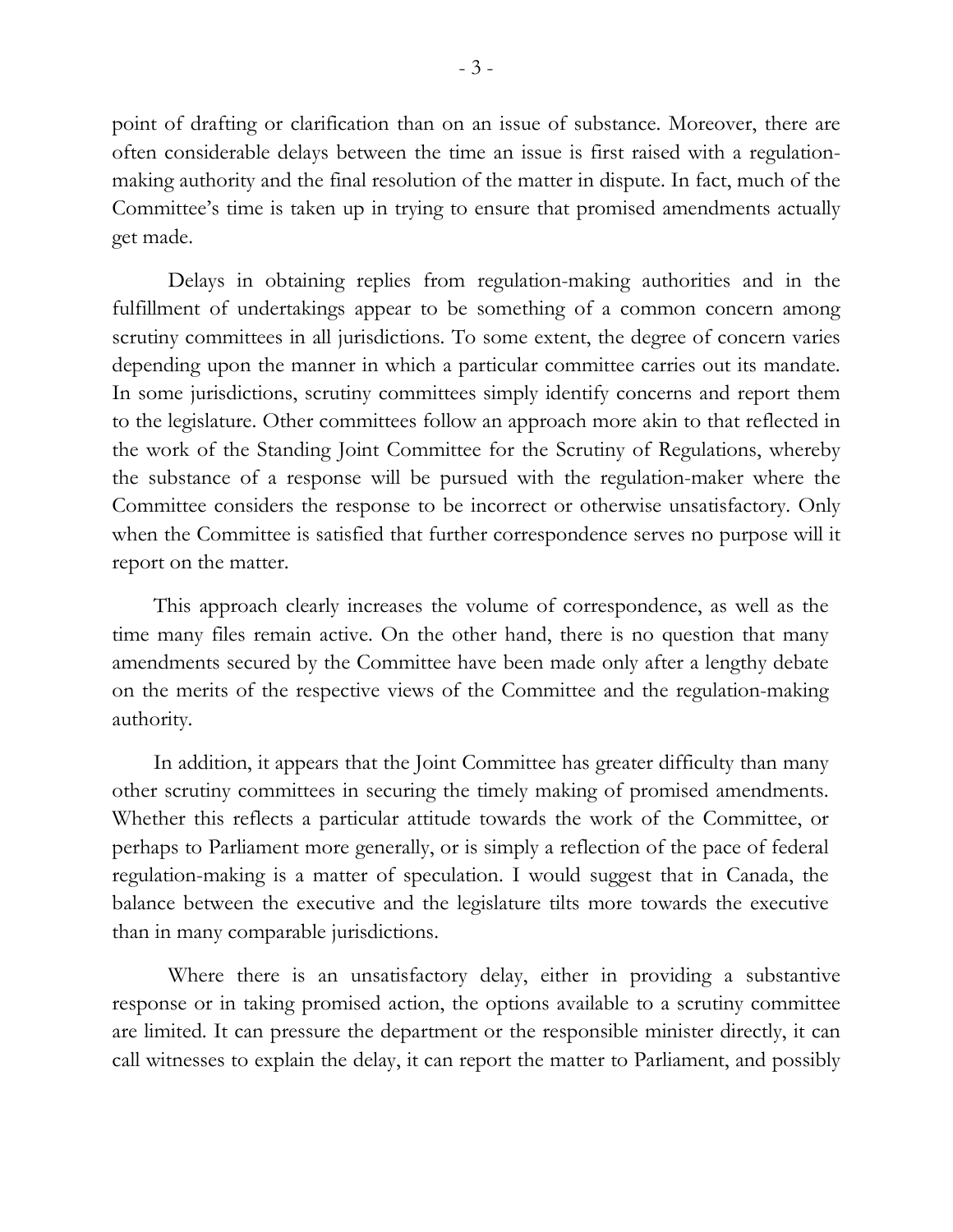recommend disallowance. Ultimately, however, it is the government that controls the pace of the process.

In some jurisdictions, greater use is made of the reporting power as a means of dealing with delays. Where a committee is unable to obtain a response within a reasonable time, or when a longstanding undertaking remains in abeyance, the delay itself is reported to the legislature. In this connection, it may be noted that both the Rules of the Senate and the Standing Orders of the House of Commons provide for the tabling of a comprehensive government response to a committee report within 120 days. If the government can be required to prepare and table a comprehensive response to a committee report within 120 days, there is no reason not to expect that a reply to the Joint Committee's correspondence should not be expected within a similar period.

Disallowance procedures are in place in many Commonwealth jurisdictions. In some of these the possibility that a parliamentary committee would recommend disallowing a provision is viewed with sufficient seriousness that merely giving notice of an intended disallowance leads to remedial action. Elsewhere, governments are more inclined to simply seek the defeat of a disallowance motion. The dearth of disallowance reports under the statutory procedure enacted federally in 2003 may indicate that was not as significant a development as might have been thought at the time. Whether disallowance is a dead letter remains to be seen.

One difficulty with the Canadian disallowance procedure is that there may be a reluctance to have recourse to it where the matter in question is relatively minor or where the revocation of a provision might, even if only for a short time, create a legislative void having undesirable consequences. Some jurisdictions have disallowance procedures that permit not only the removal of a provision, but also its amendment. This clearly provides a more refined mechanism for remedying concerns raised by scrutiny committees.

There are other mechanisms besides review by the Joint Committee that are intended to ensure that Parliament maintains some degree of control over how delegated powers are exercised. These include mandating parliamentary review of legislation after it has been in force for a specified period of time, and requiring the tabling of regulations or proposed regulations. All of these, however, take place after the enabling legislation has been passed.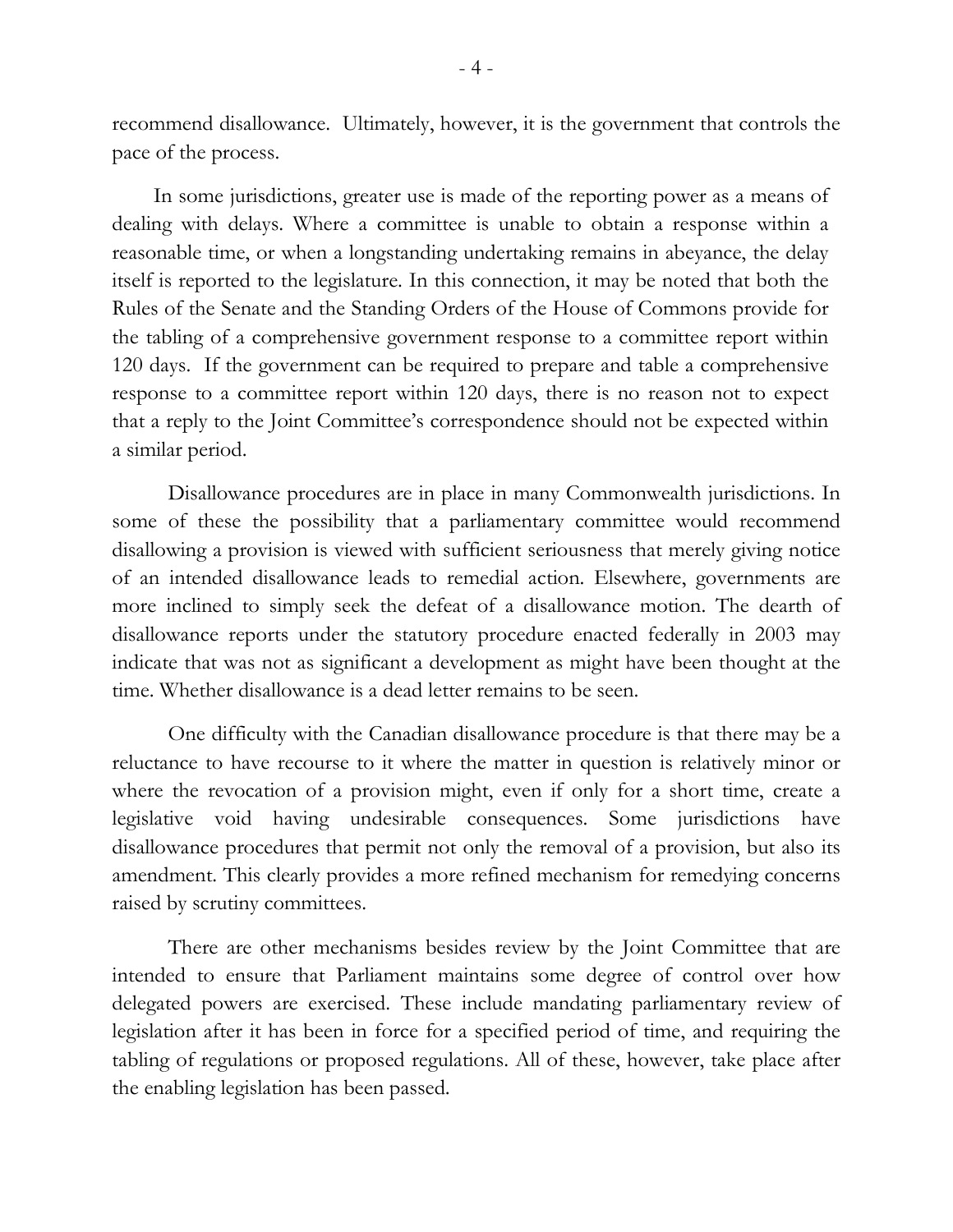A number of Australian jurisdictions, as well as New Zealand and the United Kingdom, have parliamentary committees whose mandate includes scrutinizing bills specifically to identify provisions that may constitute overly broad delegations of power. Sometimes this is part of a broader mandate to focus on the effect of proposed legislation on individual rights and liberties.

In some jurisdictions, a single committee scrutinizes both bills and delegated legislation, and it will be seen that the focus of the two functions is quite similar, although of course the scrutiny of a bill takes place prior to the passage of the legislation and concerns the delegation of powers and the enabling provisions themselves, rather than their exercise.

The effectiveness of scrutiny of bills committees can be difficult to measure, and no doubt varies from jurisdiction to jurisdiction. In some legislatures it is not unusual for bills to be amended where concerns are raised by scrutiny committees. Elsewhere, bills are rarely changed as a result of comments made by scrutiny committees. The degree to which scrutiny of bills committees may have an effect on the manner in which bills are drafted, thus serving as a deterrent to objectionable practices, is impossible to quantify.

Obviously, the Canadian Parliament has no equivalent to a scrutiny of bills committee. As for whether this means that Canada lags behind, there can be no doubt that too little attention is given to provisions in bills that grant regulation-making authority and otherwise delegate powers to the executive.

The advantages of a scrutiny of bills committee would be that these issues could be addressed in a consistent manner, in a comparatively non-partisan fashion. The committee would develop an expertise on the relevant issues, drawing concerns to the attention of the Houses, or perhaps to the committee studying the bill directly. Over time this could also have an effect on the drafting of legislation more generally.

It is also worth noting that the problems that citizens encounter are often not with the actual regulation *per se*, but with how the regulation is applied and administered. Some jurisdictions, including a number of provinces, have an ombudsman who investigates the administrative actions of government organizations that implement regulations. That ombudsman is typically an officer of the legislature, and so provides another level of oversight of how powers delegated by the legislature are exercised. While specialized complaint offices have been created for specific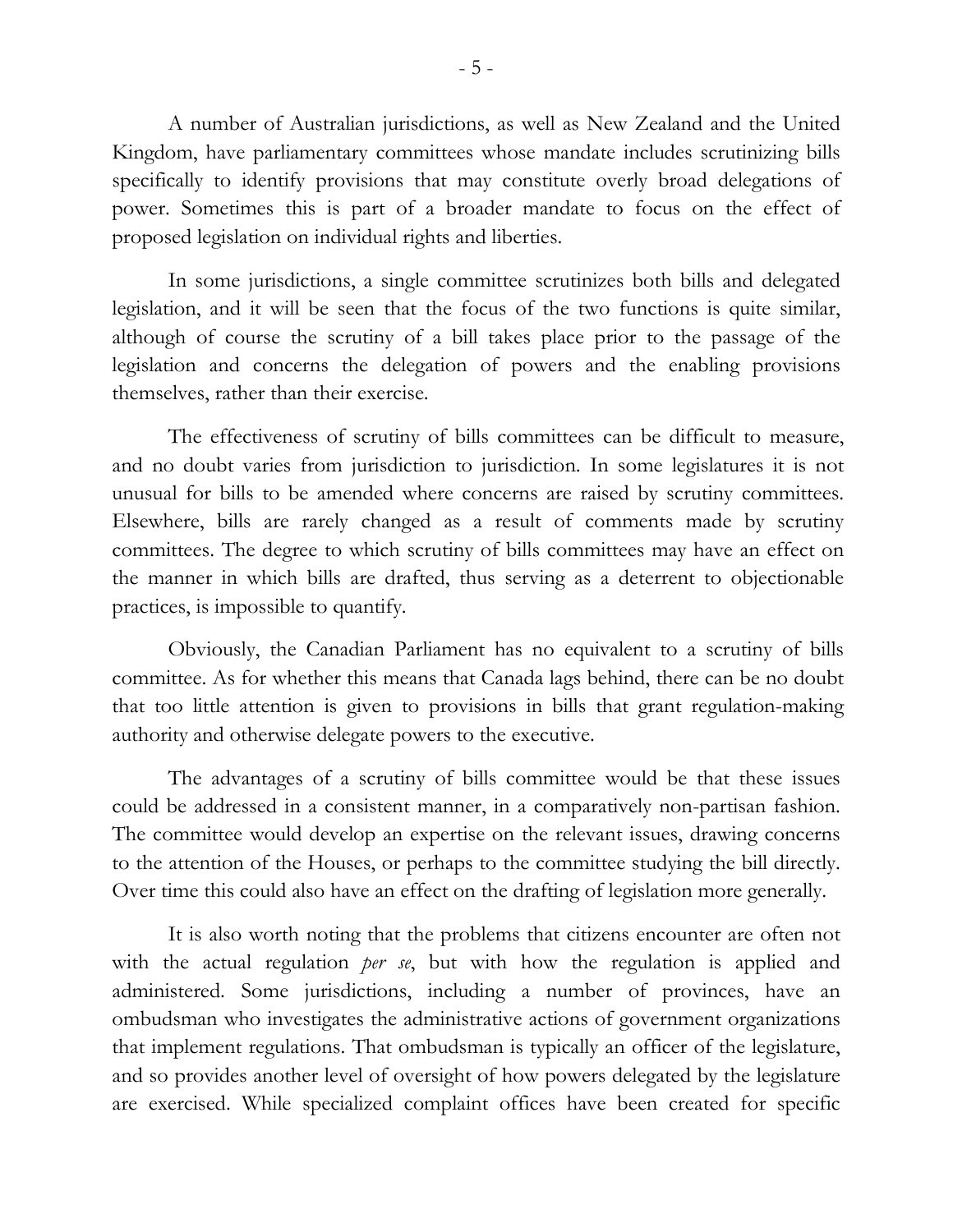purposes, they cover only a small fraction of administrative decisions and actions taken each year at the federal level in Canada.

Parliamentary scrutiny of regulations was a response to the realization that one result of the economic and social demands of the modern state was that the power to establish rules had increasingly been turned over to the executive branch of government. At the same time, Parliament had a duty to ascertain that the delegated powers were exercised in a manner that complies with the letter and spirit of the delegating statute. In many ways, we have now moved into a "post-regulations" era, with more and more rules of conduct found, not in acts of Parliament or in regulations, but in other documents such as manuals, international agreements, thirdparty standards and executive orders that supplant regulations.

There is no doubt that this has given rise to certain legislative practices that present a significant challenge to effective parliamentary scrutiny. A few examples follow.

It has become routine to provide in statutes that the responsible minister may make so-called "interim orders" containing any provision that may be contained in a regulation made under the act in order to deal with situations of significant risk. Typically, an interim order ceases to have effect 14 days after it is made unless it is approved by the Governor in Council. If so approved, the interim order then ceases to have effect on the earlier of one year after its making or the day on which when a regulation having the same effect as the order comes into force. Interim orders are usually exempted from examination, registration and publication under the *Statutory Instruments Act*, although they are subject to individual publication requirements. The *Aeronautics Act*, *Food and Drugs Act*, *Canadian Environmental Protection Act*, *Canada Consumer Product Safety Act*, and the *Navigation Protection Act* are but some of the statutes that now include such a mechanism.

Thus we come to the case of the *Interim Orders Respecting Private Operators*. These Orders dealt with private operators of Canadian aircraft that are not used to provide commercial air service. They ran to some 35 pages and replaced 27 sections of the *Canadian Aviation Regulations*.

The initial interim order was followed by a series of eight more consecutive interim orders. Each was only published after it had expired. The Governor in Council then approved a series of three one-year interim orders before regulations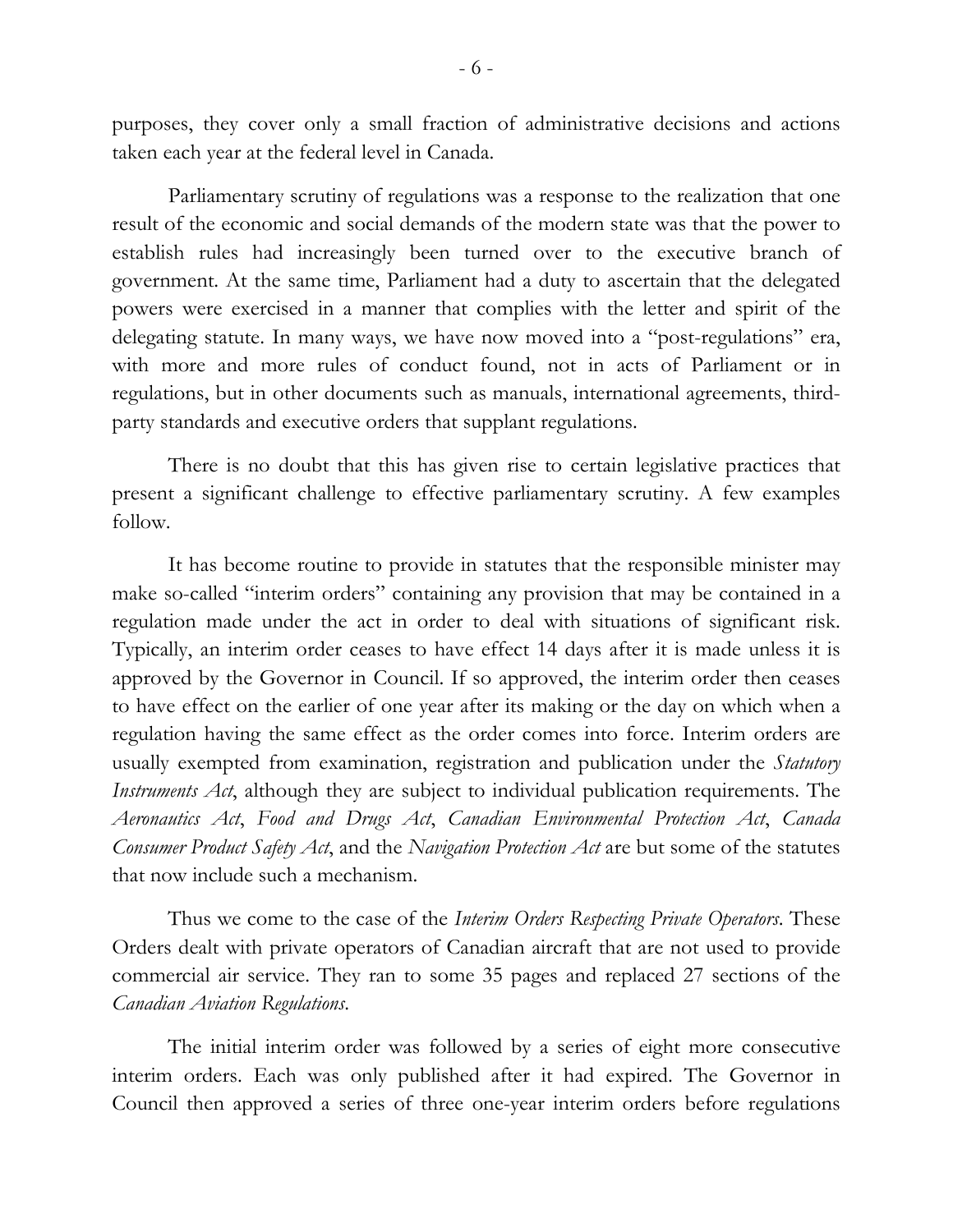were finally made to enact the content of these orders. Thus, the interim order mechanism was used for more than three years.

It was claimed that the need for these interim orders arose from "extraordinary circumstances that warranted immediate measures to address a significant risk to aviation safety". What were these circumstances? Well, the Department of Transport had decided that it would take over the issuing of private operator certificates from the Canadian Business Aviation Association, but the Department was unable to prepare the necessary new regulations by the date it had announced. Subsequent timelines were also not met, leading to a series of interim orders lasting three plus years. In other words, the extraordinary circumstances that warranted immediate measures to address a significant risk to aviation safety were entirely created by the Department itself.

While it was argued that the repeated use of interim orders was not an attempt to bypass the usual rulemaking process, this was precisely the result. If a succession of eleven orders does not "bypass the usual rulemaking process", what does?

 Another common feature of statutes has become the inclusion of a power to make regulations incorporating material as amended from time to time "regardless of its source". In other words, the regulation-maker can incorporate its own material as amended from time to time. Where material to be referentially incorporated originates with the regulation-making authority, there is the obvious danger that this technique may be abused in order to circumvent the regulatory process. Moreover, the ambulatory incorporation by reference of such internally produced material in effect transforms a legislative power conferred by Parliament into a power to be exercised as a matter of administrative discretion.

In this connection of course, Bill S-2 which is currently before the House of Commons, would expressly sanction open incorporation by reference in a number of circumstances in which the Committee would currently object. It is worth noting that while the Bill would place some limits on the incorporation of material produced by the regulation-maker, these limits do not touch any power to incorporate by reference that is conferred by another Act. Any limits in Bill S-2 on ambulatory incorporation by reference of internally produced material can be overridden in any given statute, and thus are largely illusory. On a purely practical level, parliamentary scrutiny of revisions to material incorporated as amended from time to time is impossible.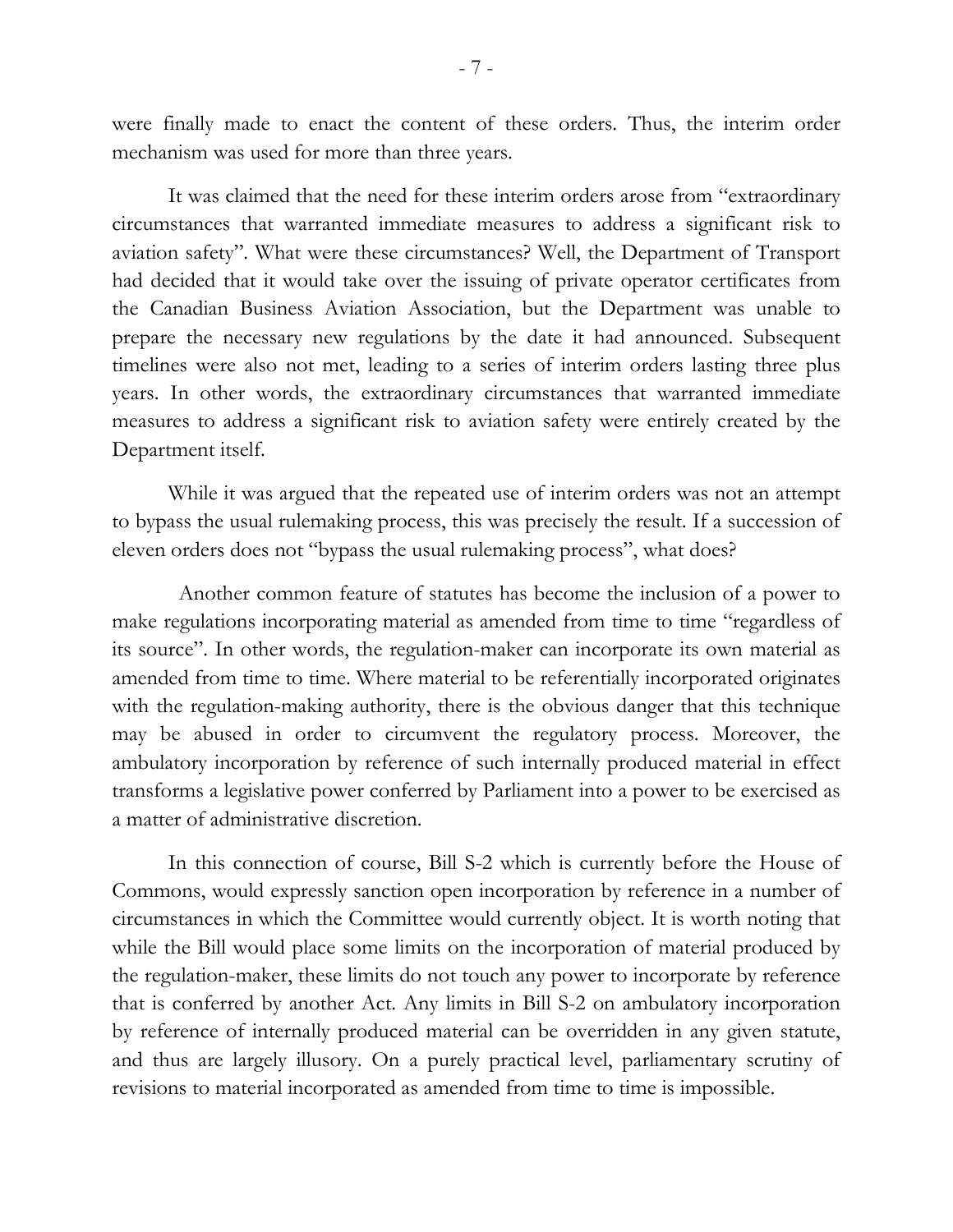Then there is the increasingly common technique of granting exemptions from all or some of the requirements of the *Statutory Instruments Act* pertaining to examination, registration, publication and review by the Joint Committee. Where instruments such as interim orders are of a legislative nature - inasmuch as they may contain anything that could be set out in a regulation - why should they not at least be subject to the same registration and publication requirements as regulations?

One result of all of this is that, ironically, in an age in which citizens have unprecedented access to information from an infinite variety of sources via the internet, we are in danger of actually regressing in terms of access to the law. Increasingly, the rules citizens must obey, or at least the means by which they are expected to obey them, are scattered across a variety of sources, have different and variable means of publication, and are of variable accessibility. We risk turning the clock back to 1949.

It is simply not sufficient to rely on a vague general requirement that all of this quasi-legislation, documentation and incorporated material "be accessible" or that no one can be convicted of an offence for contravening it if it is not. What does "accessible" mean? The Joint Committee has been told that material is accessible if it can be purchased for \$345.00 from the source organization, if it can be examined at the National Energy Board office in Calgary, and if it can be requested through interlibrary loan. As a citizen, I would disagree. Even government websites are often out of date and incomplete.

Nor is it acceptable that meeting constitutional language requirements be equated with accessibility. Simply because a document that exists in one official language may be constitutionally incorporated by reference does not mean it is accessible. I would like to think we can aim higher than the bare constitutional minimum.

There are jurisdictions in which this kind of material must be made available to the public, including on the internet, or notice must be published as to how the material can be obtained. In some jurisdictions material incorporated by reference is even subject to the same registration and publication requirements as the incorporating legislation. This includes any future amendments.

The *Australian Legislative Instruments Act 2003* sought to expand the ambit of the making, publication and commencement procedures for delegated legislation to all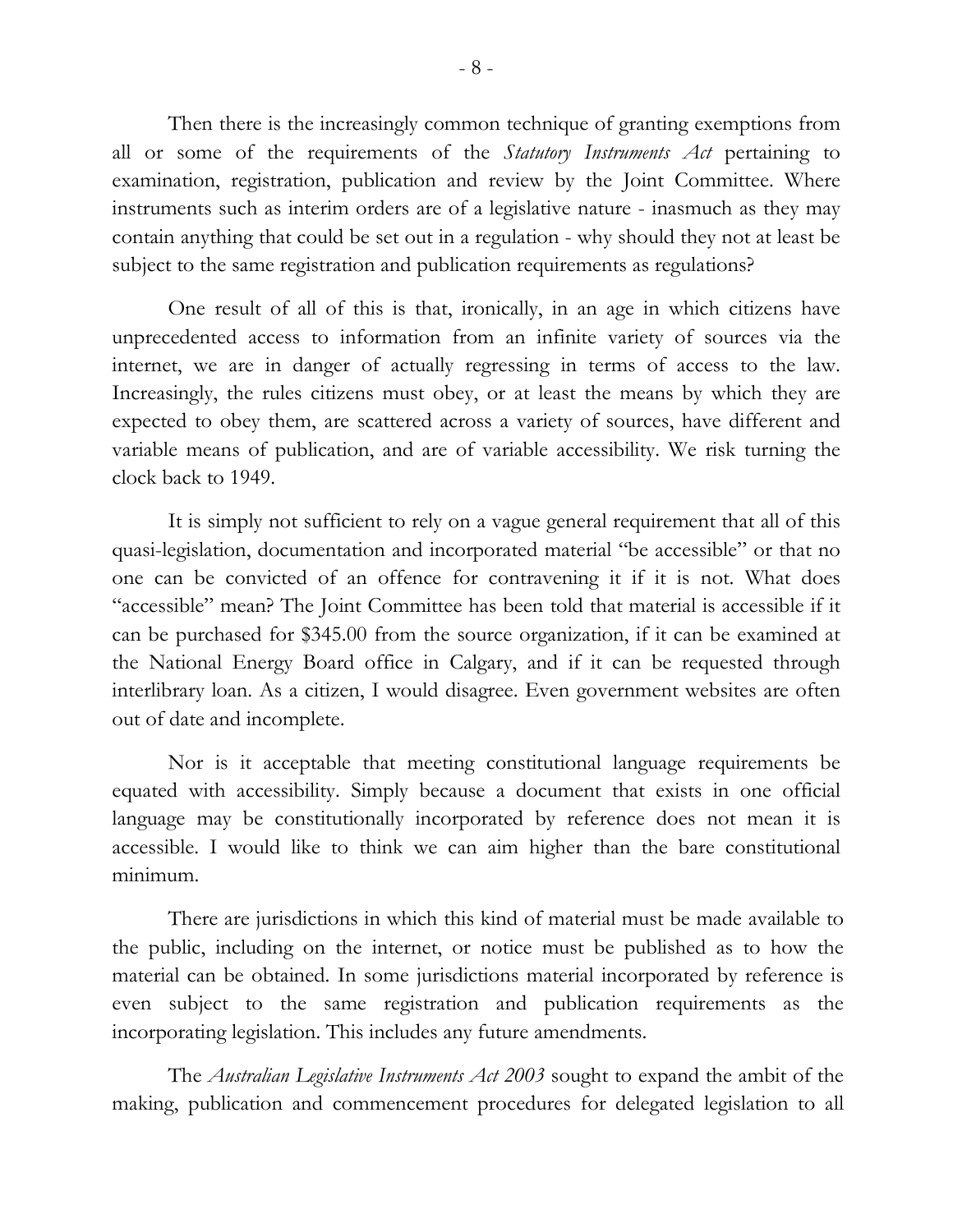instruments of legislative character. In Canada, we seem more concerned with finding ways around the regulatory process and restricting the scope of its application.

Speaking of access, another relatively recent phenomenon involves regulations that require those in a particular industry to prepare and implement plans or manuals that set out how the general "goals" of the regulations are to be met. This so-called "performance-based approach" is said to provide greater flexibility and efficiency. So what we have is a statute that gives, for example, a broad power to make regulations respecting safety, a regulation that requires the industry to operate in a safe manner and to prepare a plan for review and approval that sets out how that is going to be done, and a series of plans that contain the actual requirements that must be met. Rather, incredibly, both the government and industry then claim that the contents of these plans, the actual measures that must be taken to comply with the law, and the contravention of which is an offence, constitute confidential third party business information, and therefore cannot be made public. Secret rules - to all intents and purposes secret law.

There is no doubt that the use of these kinds of mechanisms will only increase. There are a number of reasons for this. The ever quickening pace of technology, globalisation and the harmonization of standards and requirements internationally, the need for federal-provincial cooperation, and the value of relying on technical standards developed by non-governmental bodies, to name a few. Globalization aside, in Canada there is always considerable pressure to establish regulatory standards and regimes that are consistent with those of the United States, by far our largest trading partner.

From a purely bureaucratic perspective, there is also administrative convenience. For example open incorporation of material generated by the regulation-maker is frequently justified as being a more "flexible" approach. What this really means is that it allows rules to be imposed without having to go through the regulatory process.

Combine all this with an increasingly ineffective Parliament, and one may even question whether a scrutiny committee remains the most effective model for ensuring accountability.

The *Statutory Instruments Act* provides that all statutory instruments, with a few exceptions, stand permanently referred to the Committee. The Committee does not do a selective review: all instruments referred to it are reviewed. Would it be more useful to undertake a selective inquiry into certain regulations, with more focus on